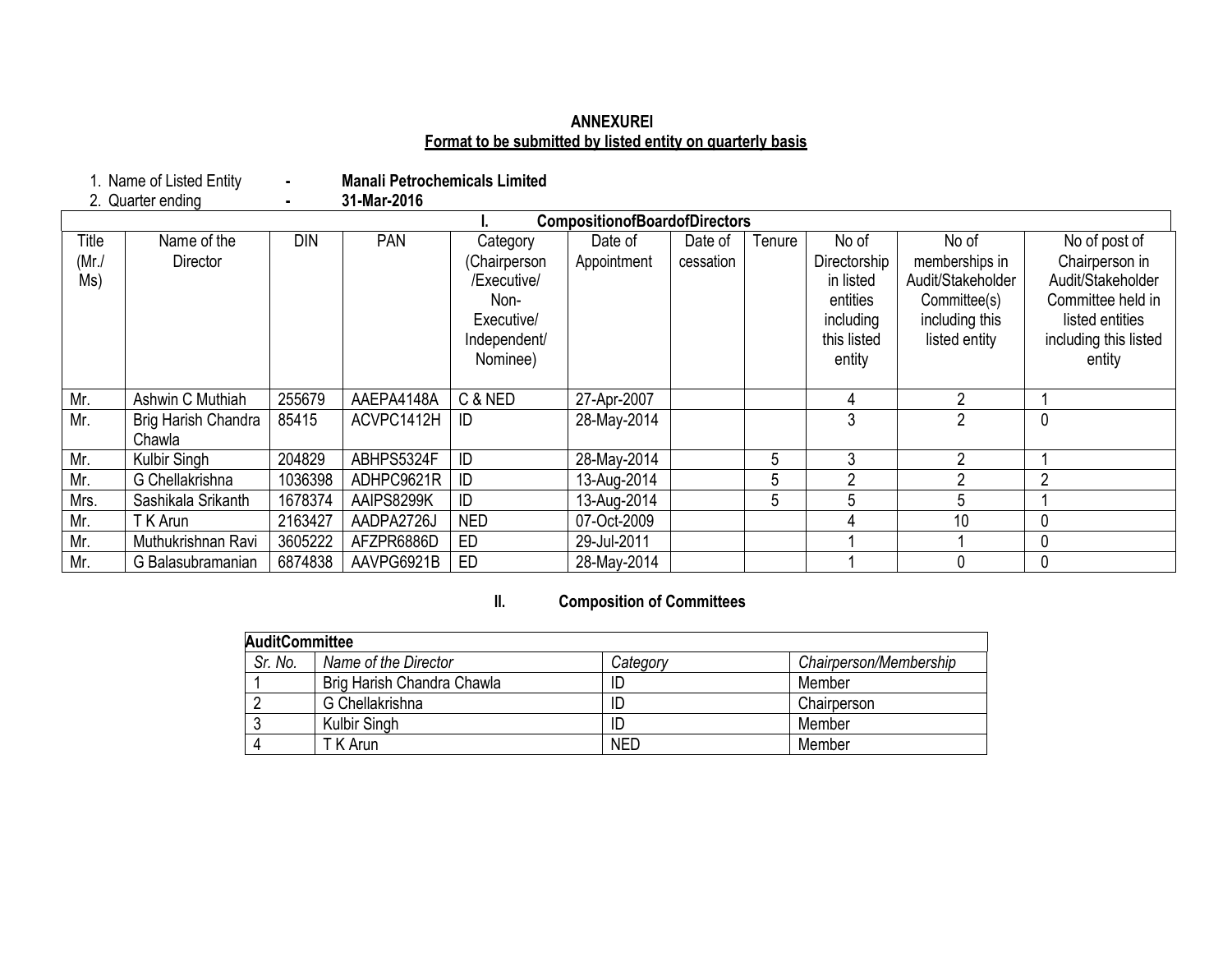| <b>Stakeholders RelationshipCommittee</b> |                      |            |                        |  |
|-------------------------------------------|----------------------|------------|------------------------|--|
| Sr. No.                                   | Name of the Director | Category   | Chairperson/Membership |  |
|                                           | Ashwin C Muthiah     | C & NED    | Chairperson            |  |
|                                           | T K Arun             | <b>NED</b> | Member                 |  |
|                                           | Muthukrishnan Ravi   | ED         | Member                 |  |

| <b>Risk ManagementCommittee</b> |                      |            |                        |  |
|---------------------------------|----------------------|------------|------------------------|--|
| Sr. No.                         | Name of the Director | Category   | Chairperson/Membership |  |
|                                 | T K Arun.            | <b>NED</b> | Member                 |  |
|                                 | Sashikala Srikanth   |            | Chairperson            |  |
|                                 | Muthukrishnan Ravi   | ED         | Member                 |  |

| <b>Nomination and RemunerationCommittee</b> |                            |            |                        |  |
|---------------------------------------------|----------------------------|------------|------------------------|--|
| Sr. No.                                     | Name of the Director       | Category   | Chairperson/Membership |  |
|                                             | Brig Harish Chandra Chawla |            | Member                 |  |
|                                             | Kulbir Singh               |            | Chairperson            |  |
|                                             | T K Arun                   | <b>NED</b> | Member                 |  |

| III.<br><b>MeetingofBoardofDirectors</b>            |                                             |                 |
|-----------------------------------------------------|---------------------------------------------|-----------------|
| Date(s) of Meeting (if any) in the previous quarter | Date(s) of Meeting (if any) in the relevant | Maximum gap     |
|                                                     | quarter                                     | between any two |
|                                                     |                                             | consecutive (in |
| 04-Nov-2015                                         | 02-Feb-2016                                 | number of days) |
|                                                     |                                             | 89              |

| IV.<br><b>MeetingofCommittees</b>                                 |                                                |                                                                   |                                                                   |
|-------------------------------------------------------------------|------------------------------------------------|-------------------------------------------------------------------|-------------------------------------------------------------------|
| Date(s) of meeting of the<br>committee in the relevant<br>quarter | Whether requirement of<br>Quorum met (details) | Date(s) of meeting of the<br>committee in the previous<br>quarter | Maximum gap between any<br>two consecutive (in number<br>of days) |
| 02-Feb-2016                                                       | All Present                                    | 04-Nov-2015                                                       | 89                                                                |
| 02-Feb-2016                                                       | All Present                                    | 04-Nov-2015                                                       |                                                                   |
| 02-Feb-2016                                                       | All Present                                    | 04-Nov-2015                                                       |                                                                   |
| 02-Feb-2016                                                       | All Present                                    |                                                                   |                                                                   |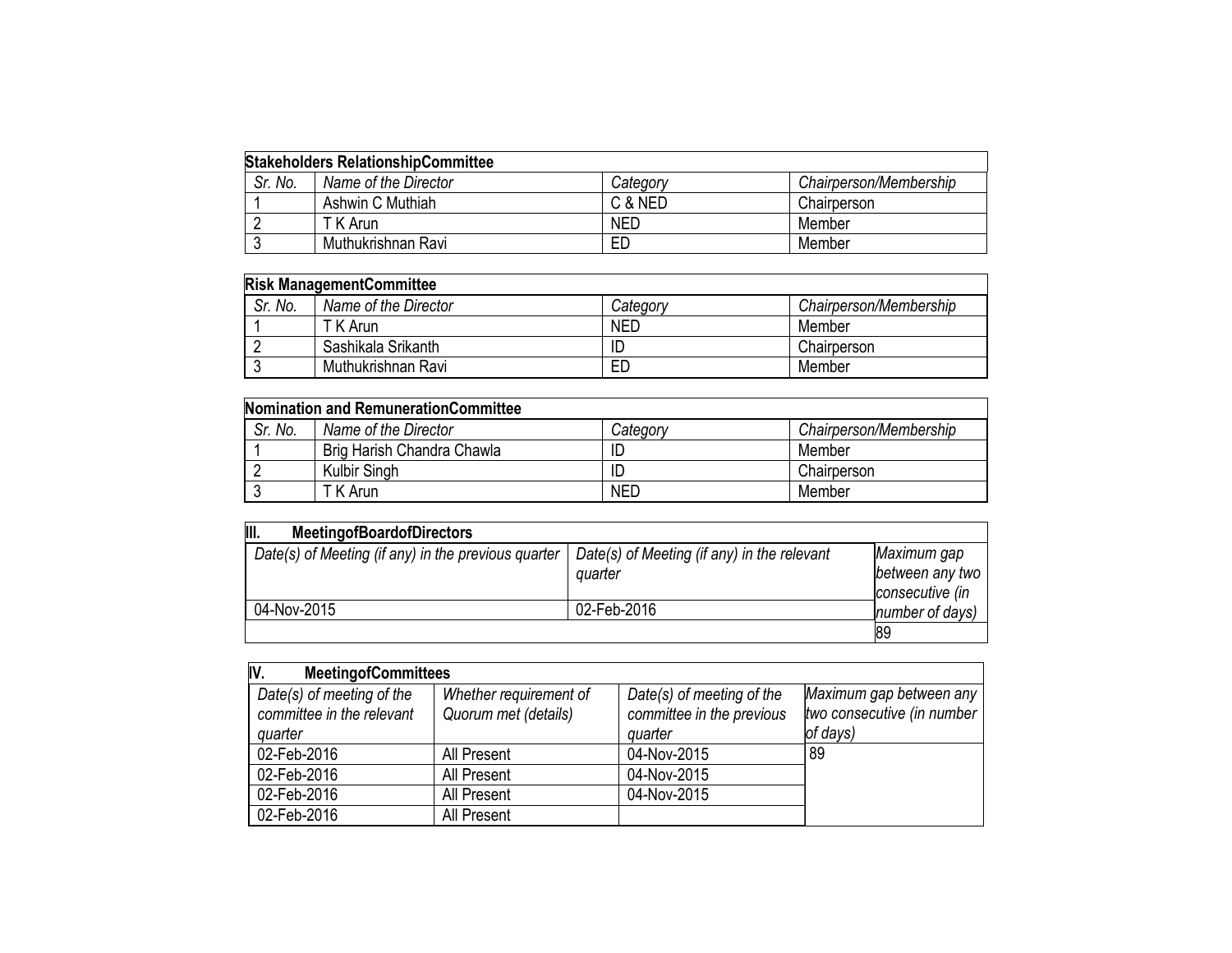| V.<br><b>RelatedPartyTransactions</b>                            |                              |
|------------------------------------------------------------------|------------------------------|
| <b>Subject</b>                                                   | Compliancestatus (Yes/No/NA) |
| Whether prior approval of audit committee obtained               | Yes                          |
| Whether shareholder approval obtained for material RPT           | Not Applicable               |
| Whether details of RPT entered into pursuant to omnibus approval | Yes                          |
| have been reviewed by Audit Committee                            |                              |

### **VI. Affirmations**

- 1. The composition of Board of Directors is in terms of SEBI (Listing obligations and disclosure requirements) Regulations, 2015. **Yes**
- 2. The composition of the following committees is in terms of SEBI (Listing obligations and disclosure requirements) Regulations, 2015
	- a. Audit Committee **Yes**
	- b. Nomination & remuneration committee **Yes**
	- c. Stakeholders relationship committee **Yes**
	- d. Risk management committee (applicable to the top100 listed entities) **- No**
- 3. The committee members have been made aware of their powers, role and responsibilities as specified in SEBI (Listing obligations and disclosure requirements) Regulations, 2015. **- Yes**
- 4. The meetings of the board of directors and the above committees have been conducted in the manner as specified in SEBI (Listing obligations and disclosure requirements) Regulations, 2015.**- Yes**
- 5. a. This report and/or the report submitted in the previous quarter has been placed before Board of Directors.**-Yes** b. Any comments/observations/advice of Board of Directors may be mentioned here:

**The Report for the previous quarter was placed before the Board/SRC at the meeting held on 2nd February 2016 this Report will be placed before the Board/Committee at the meeting to be held during the quarter ending 31st March 2016**

**Name : R KOTHANDARAMAN Designation : Company Secretary**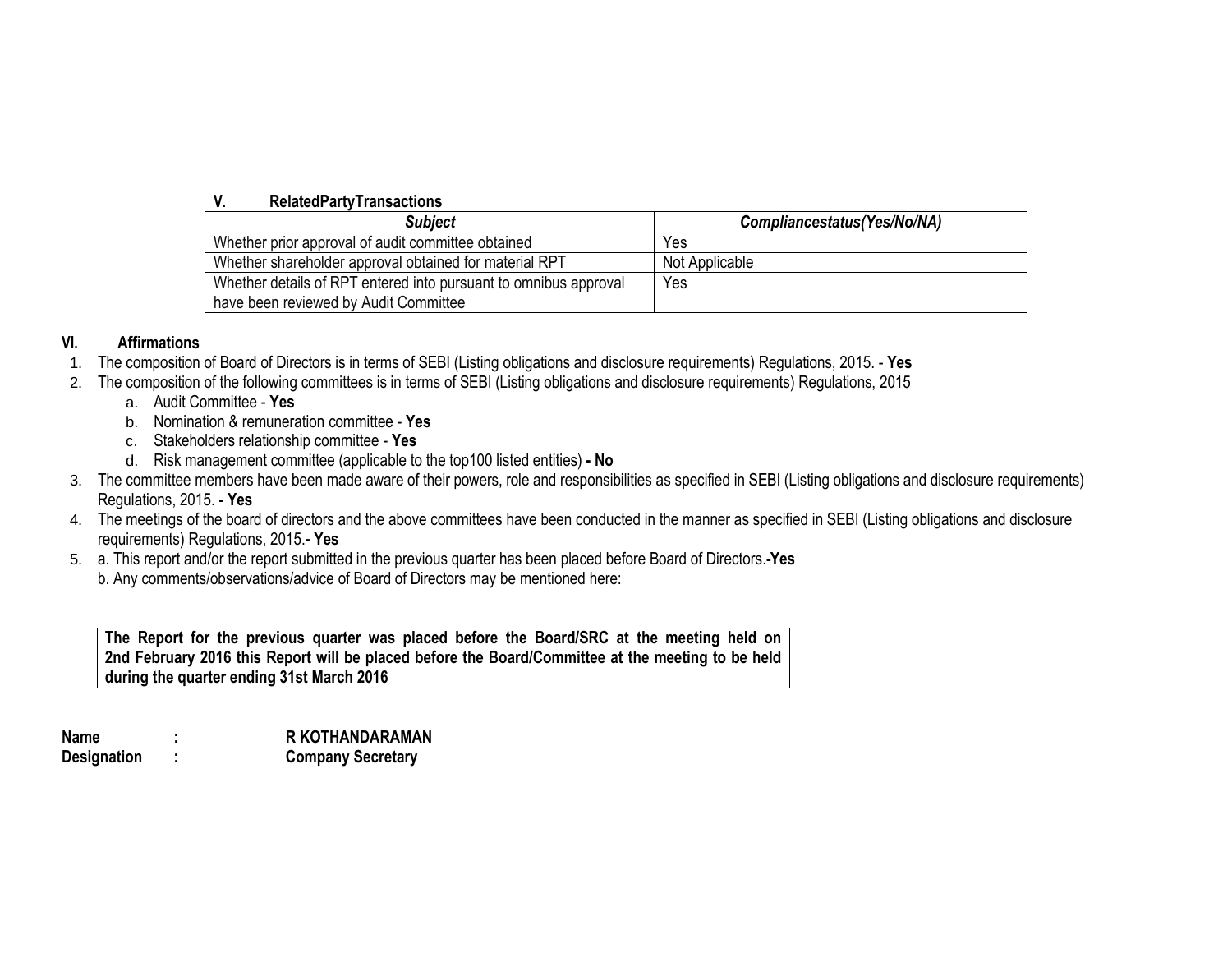## **ANNEXUREII**

# Format to be submitted by listed entity at the end of the financial year (for the whole of financially ear)

| Disclosure on website in terms of Listing Regulations<br>I.                  |                         |                                         |  |  |  |
|------------------------------------------------------------------------------|-------------------------|-----------------------------------------|--|--|--|
| Item                                                                         |                         | <b>Compliance status</b>                |  |  |  |
|                                                                              |                         | (Yes/No/NA)                             |  |  |  |
| Details of business                                                          |                         | Yes                                     |  |  |  |
| Terms and conditions of appointment of independent directors                 |                         | Yes                                     |  |  |  |
| Composition of various committees of board of directors                      |                         | Yes                                     |  |  |  |
| Code of conduct of board of directors and senior management personnel        |                         | Yes                                     |  |  |  |
| Details of establishment of vigil mechanism/Whistle Blower policy            |                         | Yes                                     |  |  |  |
| Criteria of making payments to non-executive directors                       |                         | Yes                                     |  |  |  |
| Policy on dealing with related party transactions                            |                         | Yes                                     |  |  |  |
| Policy for determining 'material' subsidiaries                               |                         | Yes                                     |  |  |  |
| Details of familiarization programmes imparted to independent directors      |                         | Yes                                     |  |  |  |
| Contact information of the designated officials of the listed entity who are |                         | Yes                                     |  |  |  |
| responsible for assisting and handling investor grievances                   |                         |                                         |  |  |  |
| Email address for grievance redressal and other relevant details             |                         | Yes                                     |  |  |  |
| <b>Financial results</b>                                                     | Yes                     |                                         |  |  |  |
| Shareholding pattern                                                         |                         | Yes                                     |  |  |  |
| Details of agreements entered into with the media companies and/or their     | Not Applicable          |                                         |  |  |  |
| associates                                                                   |                         |                                         |  |  |  |
| New name and the old name of the listed entity                               |                         | Not Applicable                          |  |  |  |
| <b>II</b> Annual Affirmations                                                |                         |                                         |  |  |  |
| <b>Particulars</b>                                                           | <b>RegulationNumber</b> | <b>Compliance status</b><br>(Yes/No/NA) |  |  |  |
| Independent director(s) have been appointed                                  | 16(1)(b)825(6)          | Yes                                     |  |  |  |
| in terms of specified criteria of                                            |                         |                                         |  |  |  |
| 'independence' and/or 'eligibility'                                          |                         |                                         |  |  |  |
|                                                                              |                         |                                         |  |  |  |
| <b>Board composition</b>                                                     | Yes                     |                                         |  |  |  |
| Meeting of Board of directors                                                | Yes                     |                                         |  |  |  |
| <b>Review of Compliance Reports</b>                                          | Yes                     |                                         |  |  |  |
| Plans for orderly succession for                                             | 17(4)                   | Yes                                     |  |  |  |
| appointments                                                                 |                         |                                         |  |  |  |
|                                                                              |                         |                                         |  |  |  |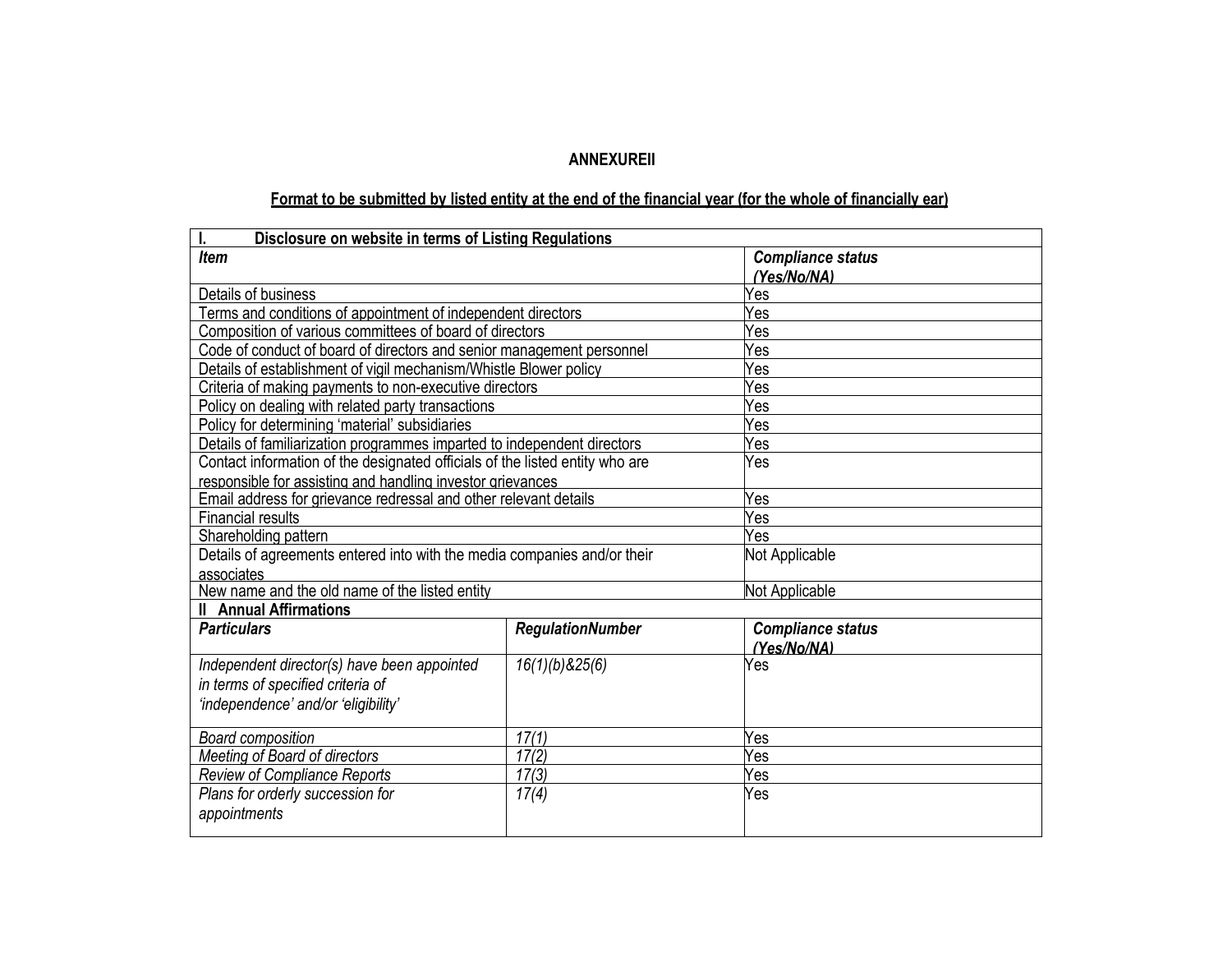| Code of Conduct                                | 17(5)                          | Yes            |
|------------------------------------------------|--------------------------------|----------------|
| Fees/compensation                              | 17(6)                          | Yes            |
| Minimum Information                            | 17(7)                          | Yes            |
| Compliance Certificate                         | 17(8)                          | Yes            |
| Risk Assessment & Management                   | 17(9)                          | Yes            |
| Performance Evaluation of Independent          | 17(10)                         | Yes            |
| <b>Directors</b>                               |                                |                |
| <b>Composition of Audit Committee</b>          | 18(1)                          | Yes            |
| <b>Meeting of Audit Committee</b>              | 18(2)                          | Yes            |
| Composition of nomination & remuneration       | $19(1)$ &(2)                   | Yes            |
| committee                                      |                                |                |
| <b>Composition of Stakeholder Relationship</b> | $20(1)$ & $(2)$                | Yes            |
| Committee                                      |                                |                |
| Composition and role of risk management        | 21(1), (2), (3), (4)           | Not Applicable |
| committee                                      |                                |                |
| Vigil Mechanism                                | 22                             | Yes            |
| Policy for related party Transaction           | $23(1), (5), (6), (7)$ & $(8)$ | Yes            |
| Prior or Omnibus approval of Audit Committee   | 23(2), (3)                     | Yes            |
| for all related party transactions             |                                |                |
| Approval for material related party            | 23(4)                          | Not Applicable |
| transactions                                   |                                |                |
| Composition of Board of Directors of           | 24(1)                          | Not Applicable |
| unlisted material Subsidiary                   |                                |                |
| Other Corporate Governance requirements with   | $24(2), (3), (4), (5)$ & $(6)$ | Not Applicable |
| respect to subsidiary of listed entity         |                                |                |
| Maximum Directorship & Tenure                  | $25(1)$ &(2)                   | Yes            |
| Meeting of independent directors               | $25(3)$ &(4)                   | Yes            |
| Familiarization of independent directors       | 25(7)                          | Yes            |
| <b>Memberships in Committees</b>               | 26(1)                          | Yes            |
| Affirmation with compliance to code of         | 26(3)                          | Yes            |
| conduct from members of Board of               |                                |                |
| Directors and Senior management                |                                |                |
| personnel                                      |                                |                |
|                                                |                                |                |
| Disclosure of Shareholding by Non-             | 26(4)                          | Yes            |
| <b>Executive Directors</b>                     |                                |                |
| Policy with respect to Obligations of          | 26(2)826(5)                    | Yes            |
| directors and senior management                |                                |                |